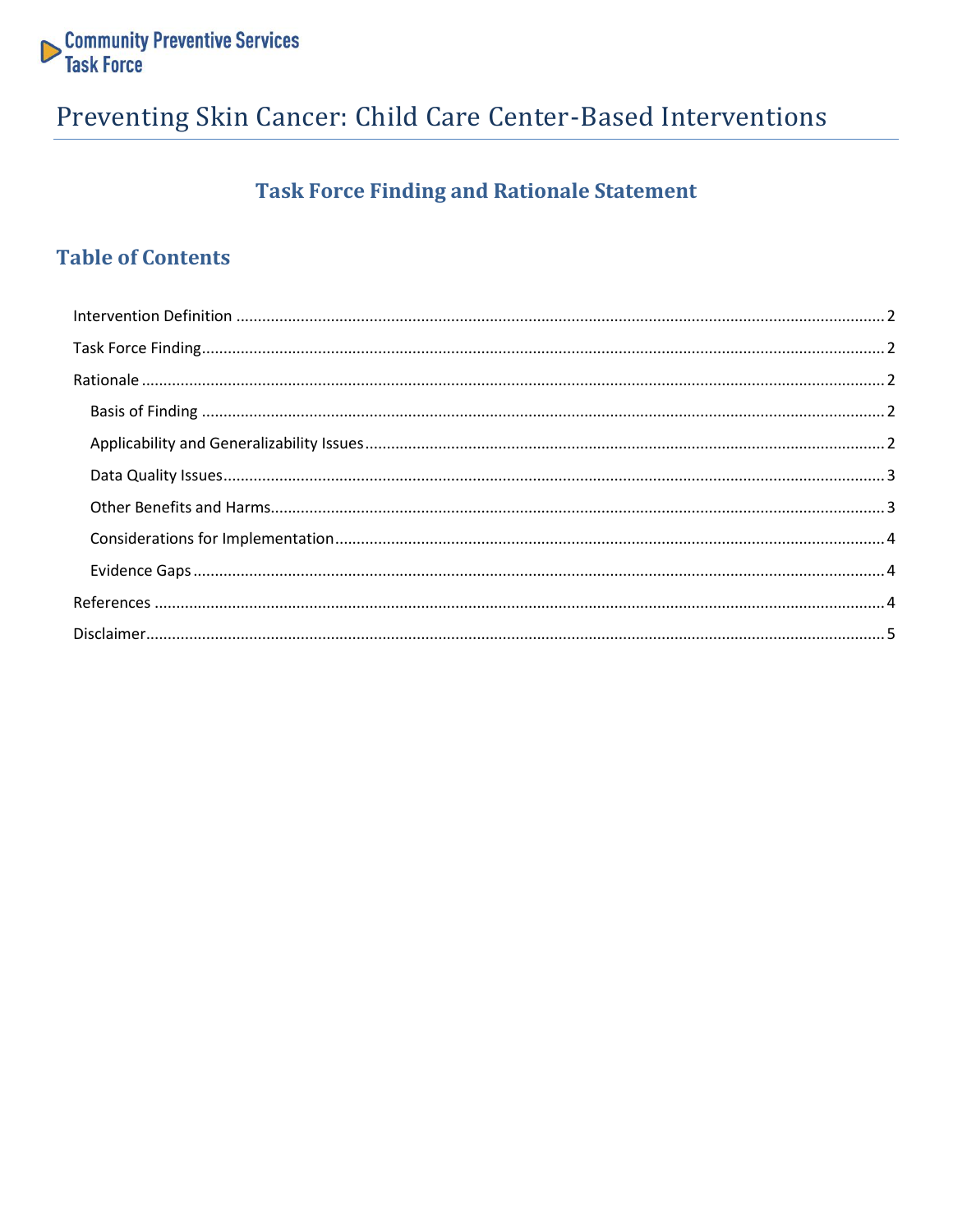

### **Task Force Finding and Rationale Statement**

#### <span id="page-1-0"></span>**Intervention Definition**

Child care center-based interventions to promote sun-protective behaviors include educational interventions, supportive behavioral interventions, and environmental and policy changes in daycare or preschool settings. Educational and behavioral interventions generally provide information about sun safety and the effects of ultraviolet (UV) radiation, and may be directed to children, their caregivers (e.g., staff, parents), or both. Messages delivered in lectures or through small media can be reinforced by modeling or role-playing. Sun-protective environmental and policy changes include increasing the availability of sun-protective items (e.g., sunscreen or protective clothing), adding sun-protective features to the physical environment (e.g., shade structures), and implementing sun-protection policies (e.g., clothing guidelines, restrictions on outdoor activities during peak sunlight hours).

#### <span id="page-1-1"></span>**Task Force Finding (May 2013)**

The Community Preventive Services Task Force recommends child care center-based skin cancer prevention interventions that include implementation of sun protection policies along with education of staff and parents. This recommendation is based on sufficient evidence that these interventions increase children's protection from excessive UV exposure.

#### <span id="page-1-2"></span>**Rationale**

#### <span id="page-1-3"></span>**Basis of Finding**

This Task Force finding is based on evidence from a Community Guide systematic review published in 2004 (Saraiya et al., 1 study on behavioral outcomes; search period January 1966 – June 2000) combined with more recent evidence (6 studies, search period June 2000 – May 2011). Results presented in this statement are based on evidence from the updated search period. Based on this updated review, the Task Force recommendation was changed from insufficient to sufficient evidence of effectiveness.

The included studies assessed intervention effects on various measures of sun protection and physiological outcomes of UV radiation exposure. Three studies assessed the effects of implementing policy changes with staff, caregiver, and child education, and found consistently favorable results for all measured outcomes, including sunscreen use (2 studies), hat use (2 studies), shade use (1 study), avoidance of sun exposure at peak hours (1 study), and composite measures of sun protection (2 studies). Two studies assessed the association between the presence or comprehensiveness of sun protection policies and sun protection behaviors and found favorable results also. One of these two studies found that child care centers with sun protection policies reported greater sunscreen use (17.2 percentage points [pct pt]; 95%CI: 6.3, 28.1) and hat use (1.6 pct pt; 95%CI: -5.6, 8.8), and were more likely to restrict time outside during peak hours (10 AM to 2 PM) to one hour or less (14.6 pct pts; 95%CI: 4.2,24.9). The other study found that ratings on the comprehensiveness of policies were correlated with hat use (r=.40, p<.05). The final study from the updated search period assessed the effects of a parent/caregiver education and sunscreen distribution program, and found inconsistent and generally small effects on all of the sun protection and physiological outcomes.

#### <span id="page-1-4"></span>**Applicability and Generalizability Issues**

Although four of the studies reviewed in this update come from European countries, their results are considered applicable to the U.S. context. It is expected that child care center-based interventions would have similar effects across high-income countries, and results from the studies in Europe were comparable with those from the other two included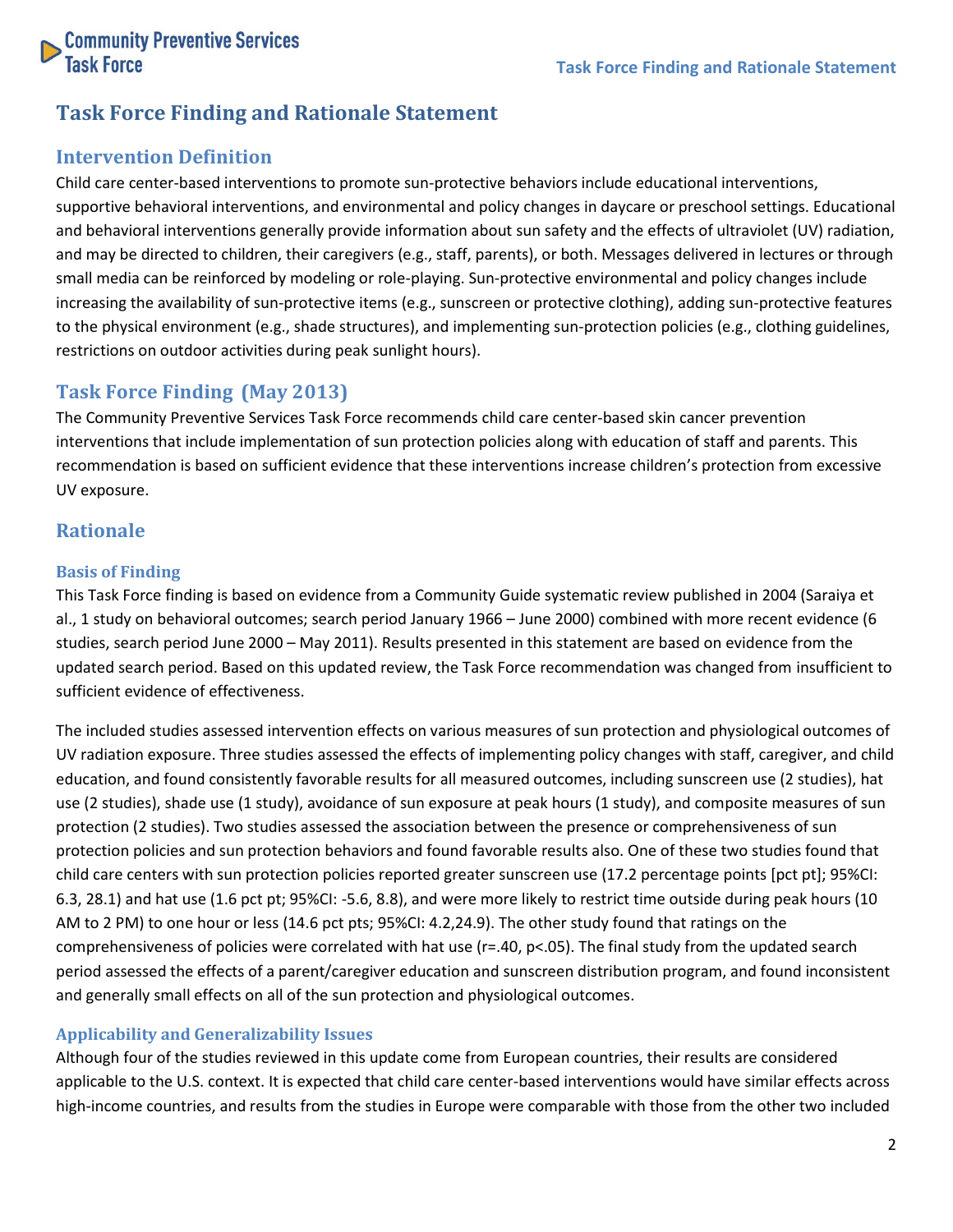## **Community Preventive Services**<br>Task Force

#### **Task Force Finding and Rationale Statement**

studies conducted in the U.S. Children of all eligible ages were included in the evaluated programs, and favorable results were found in both preschool and daycare settings. Reported information was inadequate to assess the potential impact of other setting characteristics, such as size of facility or government versus private operation.

There also wasn't enough information in the included studies to assess differential effects by demographic factors such as race/ethnicity or socioeconomic status. One of the studies from Massachusetts, however, found that sun protection policies and practices were more commonly adopted by child care centers serving predominantly non-Hispanic white children (chi square = 17.77,  $p<0.01$ ) in higher-SES areas ( $r = 0.14$ ,  $p=0.02$ ).

Five of the six studies involved the establishment or assessment of sun protection policies. In studies that provided detailed intervention information, these policies were accompanied with caregiver and child education. Thus, it is difficult to draw conclusions on the effectiveness of educational or environmental programs implemented in the absence of policy changes, or on the relative contributions of caregiver and child education to intervention effectiveness. As expected for interventions with several elements solely focused on changing behaviors within child care settings (e.g., policies), the largest and most consistent effects were found within those settings.

#### <span id="page-2-0"></span>**Data Quality Issues**

Included studies varied in their degree of protection against threats to internal validity, ranging from fully randomized trials to cross-sectional assessments of self-reported exposure and outcome data. Across all study designs, results were consistently positive and of substantial magnitude, thereby supporting the conclusion that these interventions are effective in improving sun protective practices in child care centers. The lack of consistency in outcome measures and metrics for reporting them, however, make it difficult to derive summary effect estimates for this body of literature.

#### <span id="page-2-1"></span>**Other Benefits and Harms**

These interventions may have beneficial consequences beyond those related to their direct effects on children's sunprotective behaviors in child care settings. For example, these programs may lead to improved knowledge, attitudes, and behaviors among children's caregivers and center staff. When parental education is part of the intervention, these programs may also increase children's protection from excessive UV exposure outside child care settings. Furthermore, the broader community may benefit from increased availability of shade structures for protection during recreational activities or severe weather. No harms specific to this intervention have been identified from the evidence. Reduced levels of vitamin D and physical activity, however, have been postulated as potential harms in the broader literature.

Concerns about reduced physical activity are mitigated by evidence that children are more physically active in child care centers that provide more naturally shaded areas (Boldemann et al., 2006). Furthermore, some research indicates that parental perception of skin cancer risk does not correlate with their children's hours of outdoor activity (Tran et al., 2012).

Sun exposure is the main natural source of vitamin D synthesis in most people. This raises concerns that sun-protective behaviors may lead to vitamin D deficiency, especially in risk groups, e.g., individuals with dark skin, individuals living in northern latitudes (Springbett et al., 2010). Although there is some evidence these concerns apply to adults (Linos et al., 2011), no data for pediatric age groups are available. Furthermore, there is no scientifically validated safe threshold level of UV exposure for maximal vitamin D synthesis without increasing skin cancer risk. For these reasons, a balance is required between avoiding an increase in the risk of skin cancer by excessive sun exposure and achieving enough sun exposure to maintain adequate vitamin D levels, particularly for individuals with darker skin (Ministry of Health and Cancer Society of New Zealand, 2012).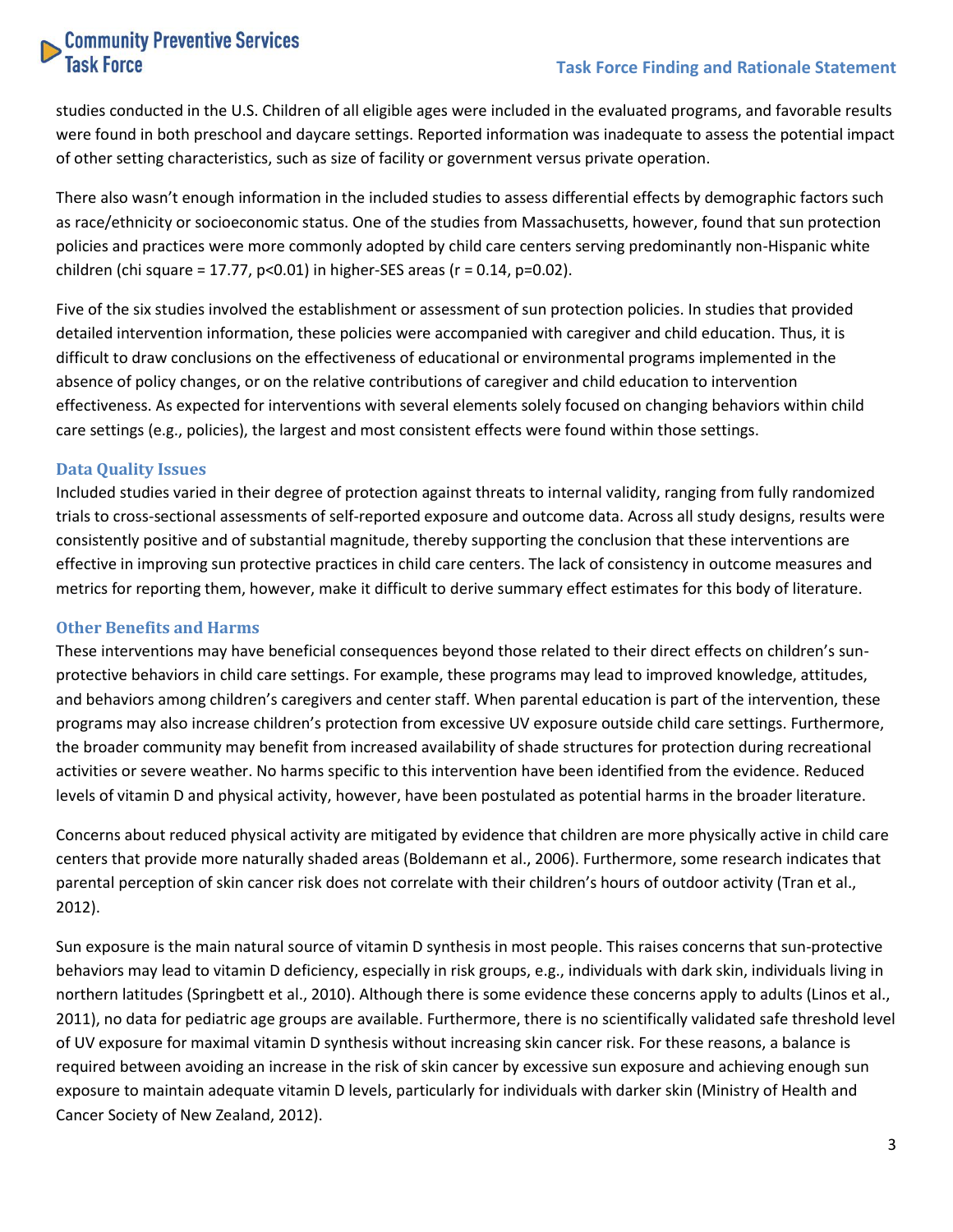## **Community Preventive Services**<br>Task Force

#### <span id="page-3-0"></span>**Considerations for Implementation**

Sun protection policies and practices vary greatly among child care centers. Due to limited resources and competing priorities, policies and practices are most likely to be implemented if they are easily adopted and enforced, and require little staff time. For example, centers are more likely to adopt policies that are easy to enforce (e.g., hat wearing, sunscreen use) compared with those that are harder to enforce (e.g., wearing protective clothing).

To maximize sun protection for children, child care centers should assess their sun protection practices, and enhance and formalize them to the extent possible. In light of staff turnover, regular booster training sessions may be necessary to sustain staff awareness and support of sun protection measures. Because sun protection policies and practices are often less developed in preschools than in daycare centers, such efforts may be particularly useful in preschool settings (Ettridge, 2010).

Educating parents and caregivers about sun protection is one of the most common elements included in child care center-based interventions (Kenfield et al., 2005). Included studies did not provide enough evidence to assess the independent benefits of this component, but parental involvement is important in supporting effective implementation of sun protection practices in child care centers (Ettridge et al., 2010). Parental involvement also increases the likelihood that parents will support similar sun protection practices in other settings (e.g., outdoor recreational facilities).

#### <span id="page-3-1"></span>**Evidence Gaps**

Several questions remain about the most effective and efficient ways to facilitate implementation of child care centerbased sun protection programs and policies, and to maximize their effectiveness. Additional research about ways to encourage the adoption of these interventions would help foster program implementation in general, and in specific contexts (e.g., centers of different sizes, centers in low-SES communities). It would also be helpful to have additional research into the effectiveness of specific components and combinations of components.

*The data presented here are preliminary and are subject to change as the systematic review goes through the scientific peer review process.*

#### <span id="page-3-2"></span>**References**

Saraiya M, Glanz K, Briss PA, Nichols P, White C, Das D, et al. Interventions to prevent skin cancer by reducing exposure to ultraviolet radiation: a systematic review. *Am J Prev Med* 2004;27(5):422-66.

Boldemann C, Blennow M, Dal H, Martensson F, Raustorp A, Yuen K, et al. Impact of preschool environment upon children's physical activity and sun exposure. *Prev Med* 2006;42(4):301-8.

Tran AD, Aalborg J, Asdigian NL, Morelli JG, Mokrohisky ST, Dellavalle RP, et al. Parents' perceptions of skin cancer threat and children's physical activity. *Prev Chronic Dis* 2012;9:E143.

Springbett P, Buglass S, Young AR. Photoprotection and vitamin D status. *J Photochem Photobiol B* 2010;101(2):160-8.

Linos E, Keiser E, Kanzler M, Sainani KL, Lee W, Vittinghoff E, et al. Sun protective behaviors and vitamin D levels in the US population: NHANES 2003-2006. *Cancer Causes Control* 2012;23(1):133-40.

Ministry of Health and Cancer Society of New Zealand, Consensus Statement on Vitamin D and Sun Exposure in New Zealand. Wellington: Ministry of Health 2012.